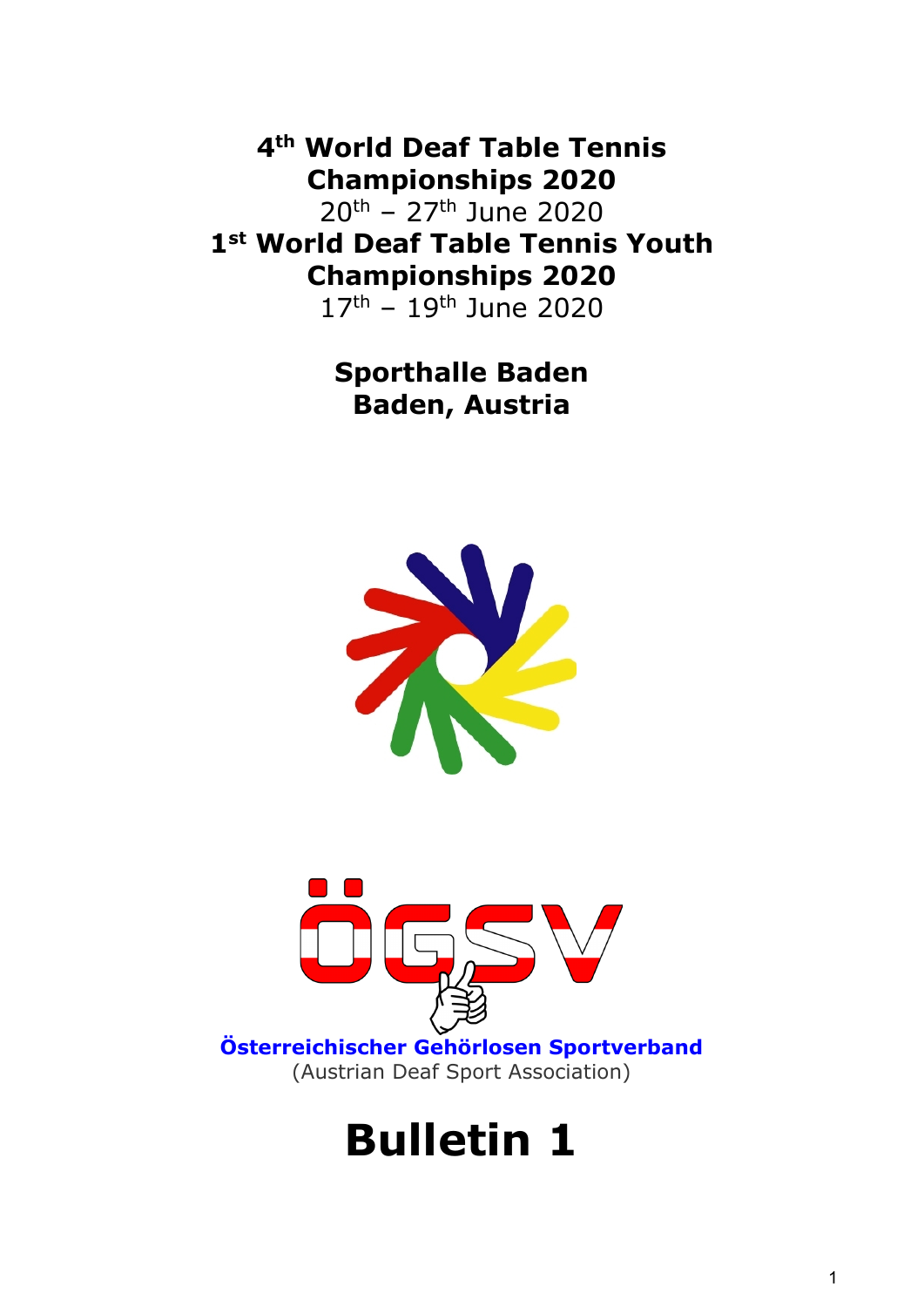#### To: All ICSD affiliated member federations

#### 4 th World Deaf Table Tennis Championships 2020 1 st World Deaf Table Tennis Youth Championships 2020

The Austrian Deaf Sports Association (ÖGSV) is very pleased to invite all member federations of the ICSD - International Committee of Sports for the Deaf - to participate at the  $4<sup>th</sup>$  World Deaf Table Tennis Championships and the  $1<sup>st</sup>$  World Deaf Table Tennis Youth Championships 2020.

The World Championships will take place in the "Sport- und Veranstaltungshalle" in the wonderful city "Baden" in Lower Austria. The Airport Vienna-Schwechat and the capital City Vienna are only 30 Minutes away.

The sportshall in Baden was already the host city of the European Deaf Table Tennis Championships 2015 and of the International Deaf Table Tennis Tournament 2018.

In this Bulletin you can find the following information:

- 1) Program
- 2) Sportshall
- 3) Hotels
- 4) Opening Ceremony
- 5) Closing Ceremony
- 6) Facilities und Services
- 7) Accreditation
- 8) Forms
- 9) Contact Organizing committee

Please pay attention to the deadlines presented in this bulletin, especially for the Hotel reservation. After the deadline you have to book the Hotels for yourself and we can't offer transport then.

We are looking forward to see you all in Baden in June 2020!

Best regards

Günther Duschet **Horst Peter Scheffel** President ÖGSV, OC Chairman Technical Director ICSD for Table Tennis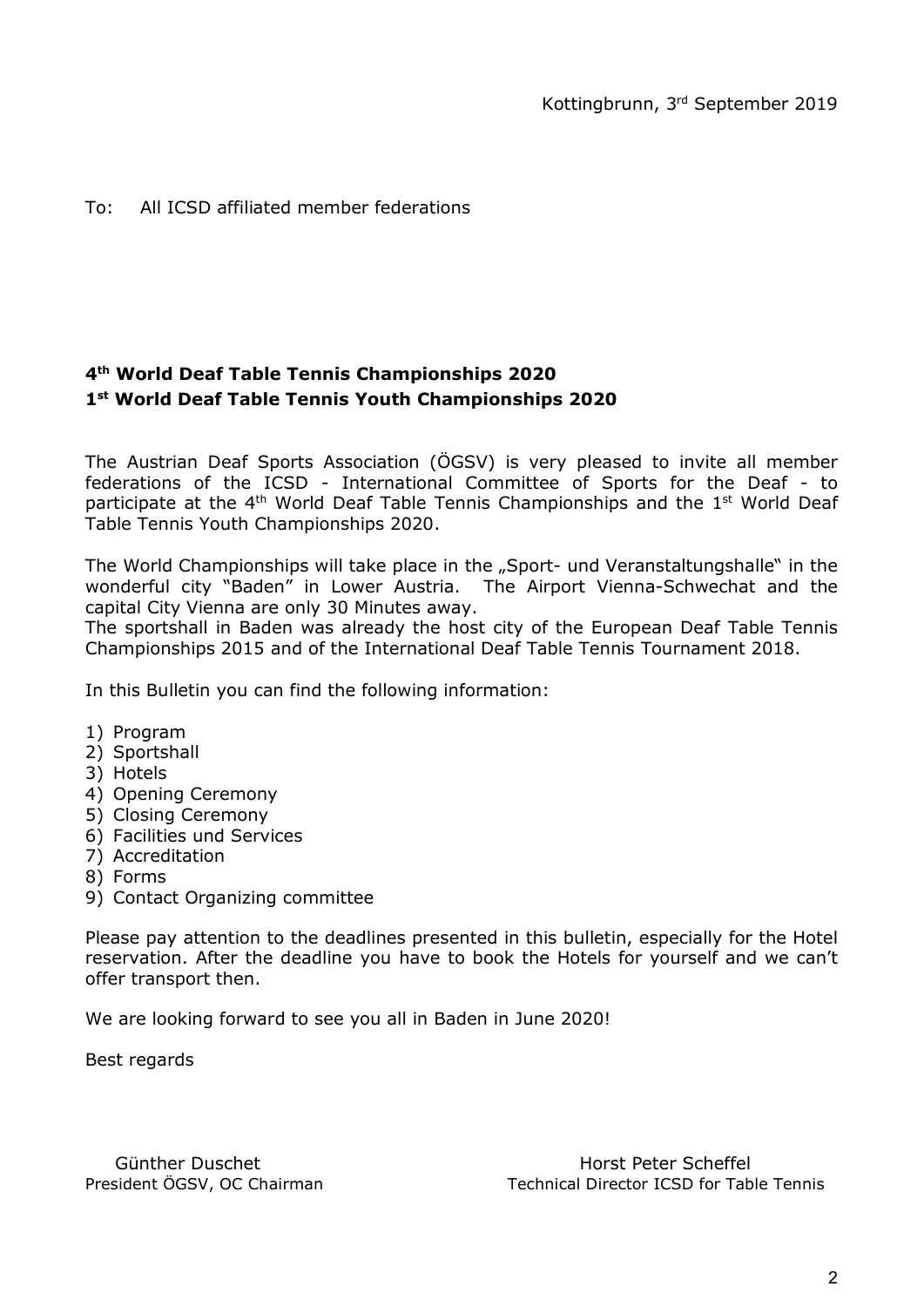# 1. Program

| Tuesday, 16.06.2020   | Arrival                                                                     |
|-----------------------|-----------------------------------------------------------------------------|
| Wednesday, 17.06.2020 | 08/09 till 17/18.00 o'clock: Official Practice for all<br>countries (youth) |
|                       | 15 o'clock Technical Meeting (Youth)                                        |
|                       | Information, Drawing for Youth Competitions                                 |
|                       | 18.00 o'clock Opening Ceremony (Youth)                                      |
| Thursday, 18.06.2020  | Youth Competition                                                           |
| Friday, 19.06.2020    | Youth Competition                                                           |
|                       | After the Award Ceremony Technical Meeting                                  |
|                       | Information, Drawing Team Competitions                                      |
| Saturday, 20.06.2020  | 08/09 till 17/18.00 o'clock: Official Practice for all<br>countries         |
|                       | 18.00 o'clock Opening Ceremony                                              |
| Sunday, 21.06.2020    | Team Competitions Women and Men                                             |
| Monday, 22.06.2020    | Team Competitions Women and Men                                             |
|                       | <b>Award Ceremony Team Competition</b>                                      |
|                       | After the Award Ceremony                                                    |
|                       | 2 <sup>nd</sup> Technical Meeting about 18/19 o'clock                       |
|                       | Drawing Mixed, Doubles, Singles for Women and Men                           |
| Tuesday, 23.06.2020   | <b>Mixed Competitions</b>                                                   |
|                       | <b>Award Ceremony</b>                                                       |
| Wednesday, 24.06.2020 | Free day, Sportshall closed                                                 |
| Thursday, 25.06.2020  | Doubles Competitions Women and Men                                          |
|                       | <b>Award Ceremony</b>                                                       |
| Friday, 26.06.2020    | Singles Competitions Women and Men                                          |
| Saturday, 27.06.2020  | <b>Singles Competitions Finals</b>                                          |
|                       | <b>Award Ceremony</b>                                                       |
|                       | Closing Ceremony after Award Ceremony                                       |
|                       | Farewell Party at 20 o'clock                                                |
| Sunday, 28.06.2020    | Departure                                                                   |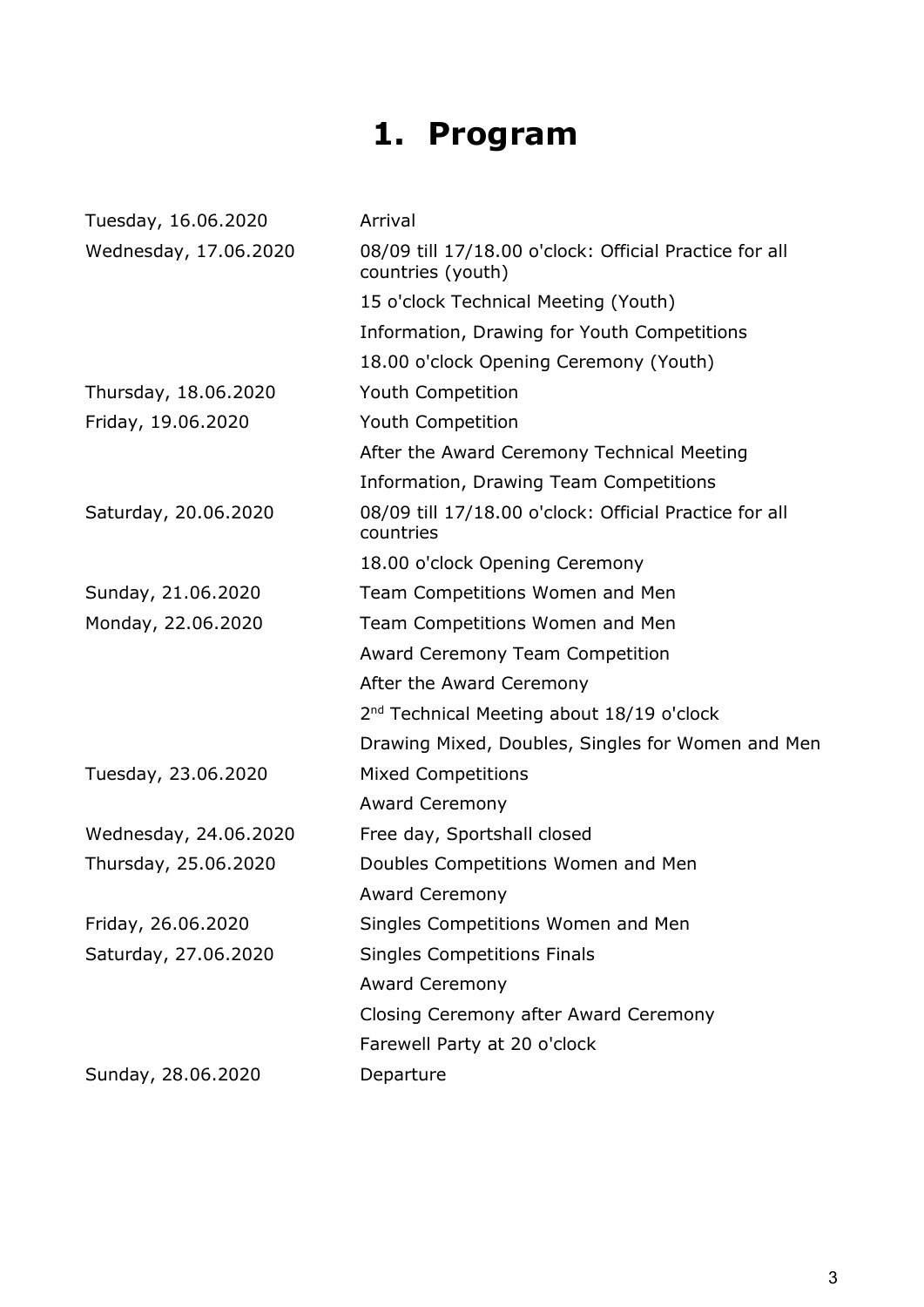## 2. Sport- und Veranstaltungshalle Baden

| Name of the<br>centre | Sport- und Veranstaltungshalle Baden                                                     |  |
|-----------------------|------------------------------------------------------------------------------------------|--|
| Address               | Waltersdorferstraße 40, 2500 Baden                                                       |  |
| Phone                 | +43 2252/805 75                                                                          |  |
| Fax                   | +43 2252/805 75-5                                                                        |  |
| Website               | http://www.baden.at/sportcenter/                                                         |  |
| Email                 | sporthalle@baden.gv.at                                                                   |  |
| Information           | There are free parking spaces next to the Hall.<br>The hospital is also next to the Hall |  |

### 3. Hotels

| Name of the Hotel   Motel Baden |                                                                     |  |
|---------------------------------|---------------------------------------------------------------------|--|
| Address                         | 2500 Baden, Haidhofstraße 2 / Schützengasse 36                      |  |
| Phone                           | +43 2252/87 131-0                                                   |  |
| Fax                             | +43 2252/87 131-6                                                   |  |
| Internet                        | Email: office@motel-baden.at                                        |  |
|                                 | Website: www.motel-baden.at                                         |  |
| Information                     | 500 Meter away from the Sportshall.                                 |  |
|                                 | No single room available                                            |  |
|                                 | Double room 92,- Euro per room and day (20 rooms available)         |  |
|                                 | 3- Bed room 111,- Euro per room and day (only 2 rooms availaible)   |  |
|                                 | Family room (4 people) 148,- Euro per room and day (only 1 room     |  |
|                                 | available)                                                          |  |
|                                 | Price included Breakfast, Excl. local taxes (€ 2.40 / person / day) |  |

|             | Name of the Hotel   At the Park Hotel ****                                                                                                                                                                                                            |  |
|-------------|-------------------------------------------------------------------------------------------------------------------------------------------------------------------------------------------------------------------------------------------------------|--|
| Address     | 2500 Baden, Kaiser Franz-Ring 5                                                                                                                                                                                                                       |  |
| Phone       | +43 2252 44386                                                                                                                                                                                                                                        |  |
| Fax         | +43 2252 80578                                                                                                                                                                                                                                        |  |
| l Internet  | Email: office@thepark.at<br>Website: www.atthepark.at                                                                                                                                                                                                 |  |
| Information | 2,2 kilometers away from the Sportshall, 30 minutes per walk or with<br>public transport<br>Single room 100,- Euro per room and day<br>Double room 125,- Euro per room and day<br>Price included Breakfast, Excl. local taxes (€ 2.40 / person / day) |  |

| Name of the Hotel   Hotel Artner *** |                                                                                                                                                                                                                                                                            |
|--------------------------------------|----------------------------------------------------------------------------------------------------------------------------------------------------------------------------------------------------------------------------------------------------------------------------|
| Address                              | 2500 Baden, Kaiser Franz Josefs Ring 15                                                                                                                                                                                                                                    |
| Phone                                | +43 2252 48445                                                                                                                                                                                                                                                             |
| Fax                                  | +43 2252 48445 10                                                                                                                                                                                                                                                          |
| Internet                             | Email: email@hotel-artner.at<br>Website: http://www.hotel-artner.at                                                                                                                                                                                                        |
| Information                          | 1,5 kilometers away from the Sportshall<br>Only 11 rooms available<br>Single room 55,- Euro per room and day<br>Double room 85,- Euro per room and day<br>3- Bed room 105,- Euro per Person and day<br>Price included Breakfast, Excl. local taxes (€ 2.20 / person / day) |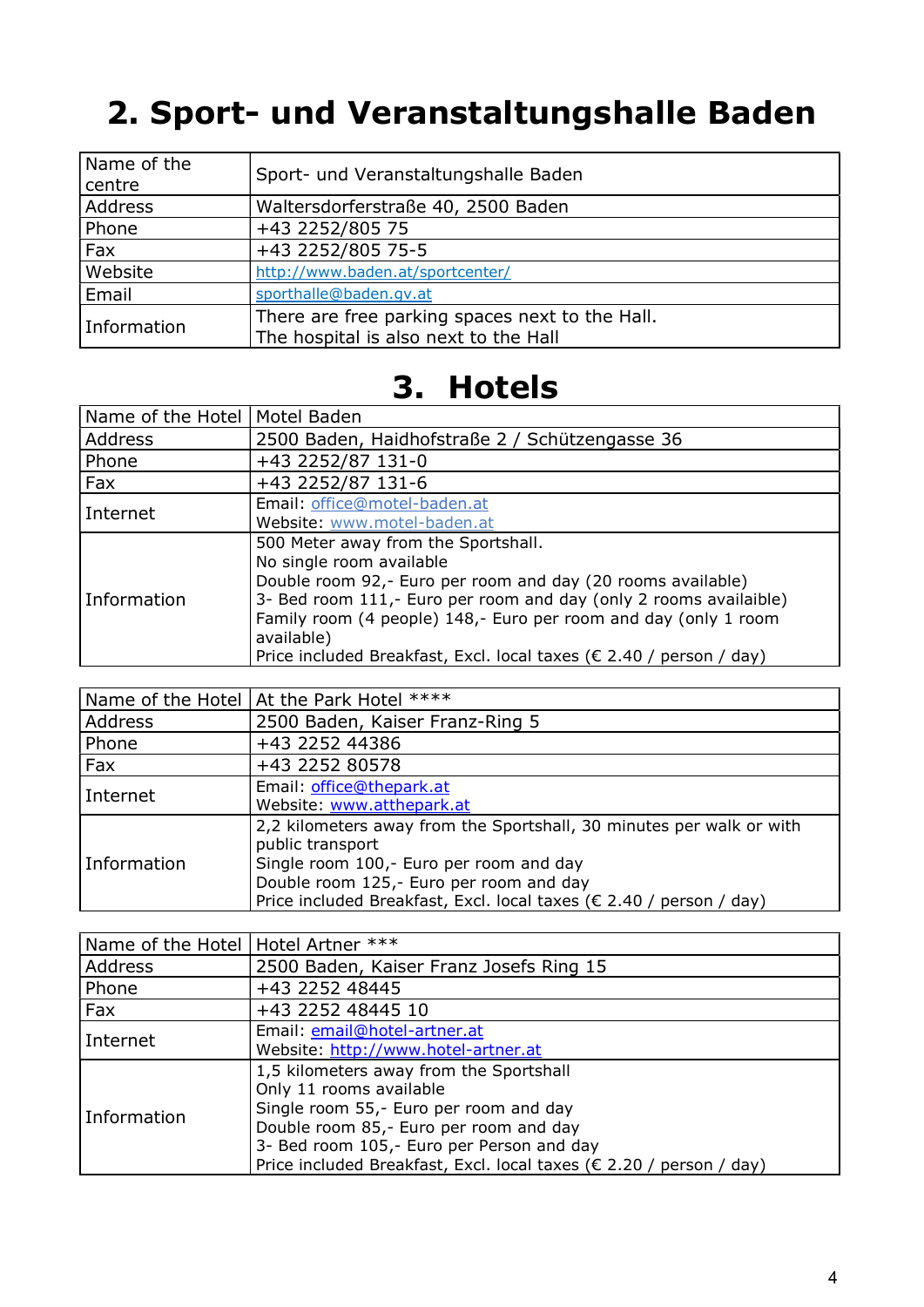Please book the rooms latest  $15<sup>th</sup>$  February 2020. After this deadline the reserved rooms will be released.

"First come first serve" - There are limited rooms in the 3 Star Hotels. In the Hotel "at the park" are enough rooms available.

The "Badner Bahn" offers a comfortable transport possibility to the Sportshall.

During the championships there will be no transfer because the hotels are close to the Sportshall.

We only offer transport from and to the airport from these hotels. If you pick other hotels, we don't offer transport from and to the airport!

### 4. Opening Ceremony

The Opening Ceremony will be in the Sportshall or in front of the Sportshall.

### 5. Closing Ceremony

The Closing Ceremony will be in the Sportshall or in front of the Sportshall. We will announce the Farewell Party in time.

### 6. Facilities and Services

#### Website

There will be an own Website for this World Championships. It will be updated regulary with information. It will be online in Autumn 2019.

#### Results

All results will be updated on the Webseite. Also a printed version will be given to all countries in the Sportshall.

#### Live Stream

We are planning a live stream of the Matches on the Center Courts.

#### **Transport**

Transportation from/to airport will be arranged either in busses or smaller mini busses depending on the number of people arriving at the same time. Please note that bus transportation will only be arranged to and from the official hotels!

Please understand that we cannot provide airport transfers or shuttle services for teams arriving before  $16<sup>th</sup>$  June 2020 or leaving after 28<sup>th</sup> June 2020!

In Baden there is a good public transport.

#### **Sportshall**

There is a big hall where we are going to play the competitions and a smaller hall for warm-up.

There are also enough changing rooms.